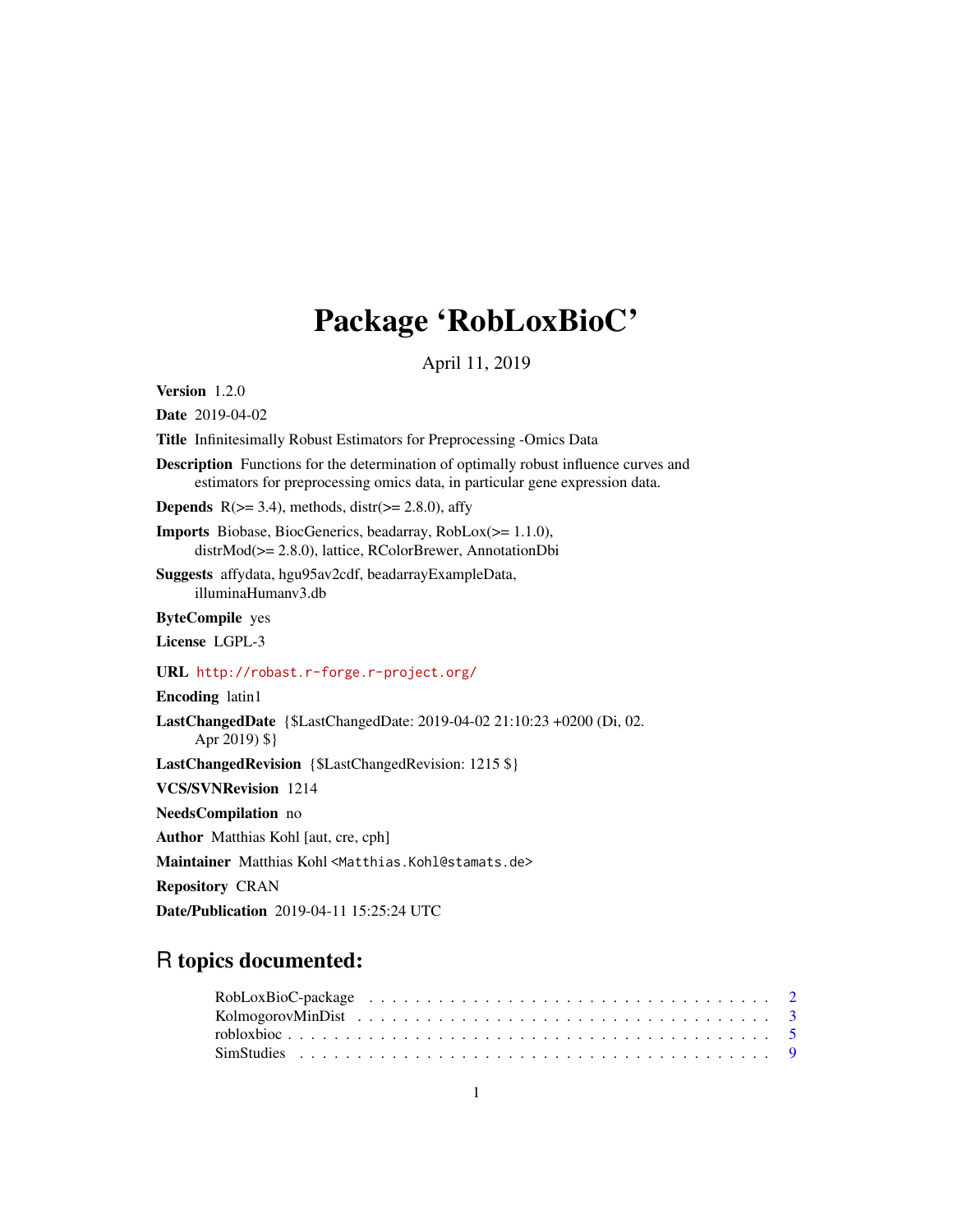#### <span id="page-1-0"></span>**Index** [11](#page-10-0)

RobLoxBioC-package *Infinitesimally robust estimators for preprocessing omics data*

#### Description

Functions for the determination of optimally robust influence curves and estimators for preprocessing omics data, in particular gene expression data.

#### Details

| <b>RobLoxBioC</b>                                                                                    |
|------------------------------------------------------------------------------------------------------|
| 1.2.0                                                                                                |
| 2019-04-02                                                                                           |
| $R(>= 2.14.0)$ , methods, distr( $>= 2.5.2$ ), affy                                                  |
| Biobase, BiocGenerics, beadarray, $RobLox(>= 0.9.2)$ , distr $Mod(>= 2.5.2)$ , lattice, RColorBrewer |
| affydata, hgu95av2cdf, beadarrayExampleData, illuminaHumanv3.db                                      |
| yes                                                                                                  |
| LGPL-3                                                                                               |
| http://robast.r-forge.r-project.org/                                                                 |
| 1214                                                                                                 |
| latin 1                                                                                              |
|                                                                                                      |

#### Package versions

Note: The first two numbers of package versions do not necessarily reflect package-individual development, but rather are chosen for the RobAStXXX family as a whole in order to ease updating "depends" information.

#### Author(s)

Matthias Kohl <Matthias.Kohl@stamats.de> Maintainer: Matthias Kohl <matthias.kohl@stamats.de>

#### References

Kohl, M. (2005) *Numerical Contributions to the Asymptotic Theory of Robustness*. Bayreuth: Dissertation. Kohl M. and Deigner H.P. (2010). Preprocessing of gene expression data by optimally robust estimators. *BMC Bioinformatics*, 11:583. M. Kohl, P. Ruckdeschel, and H. Rieder (2010). Infinitesimally Robust Estimation in General Smoothly Parametrized Models. *Statistical Methods and Application*, 19(3):333-354.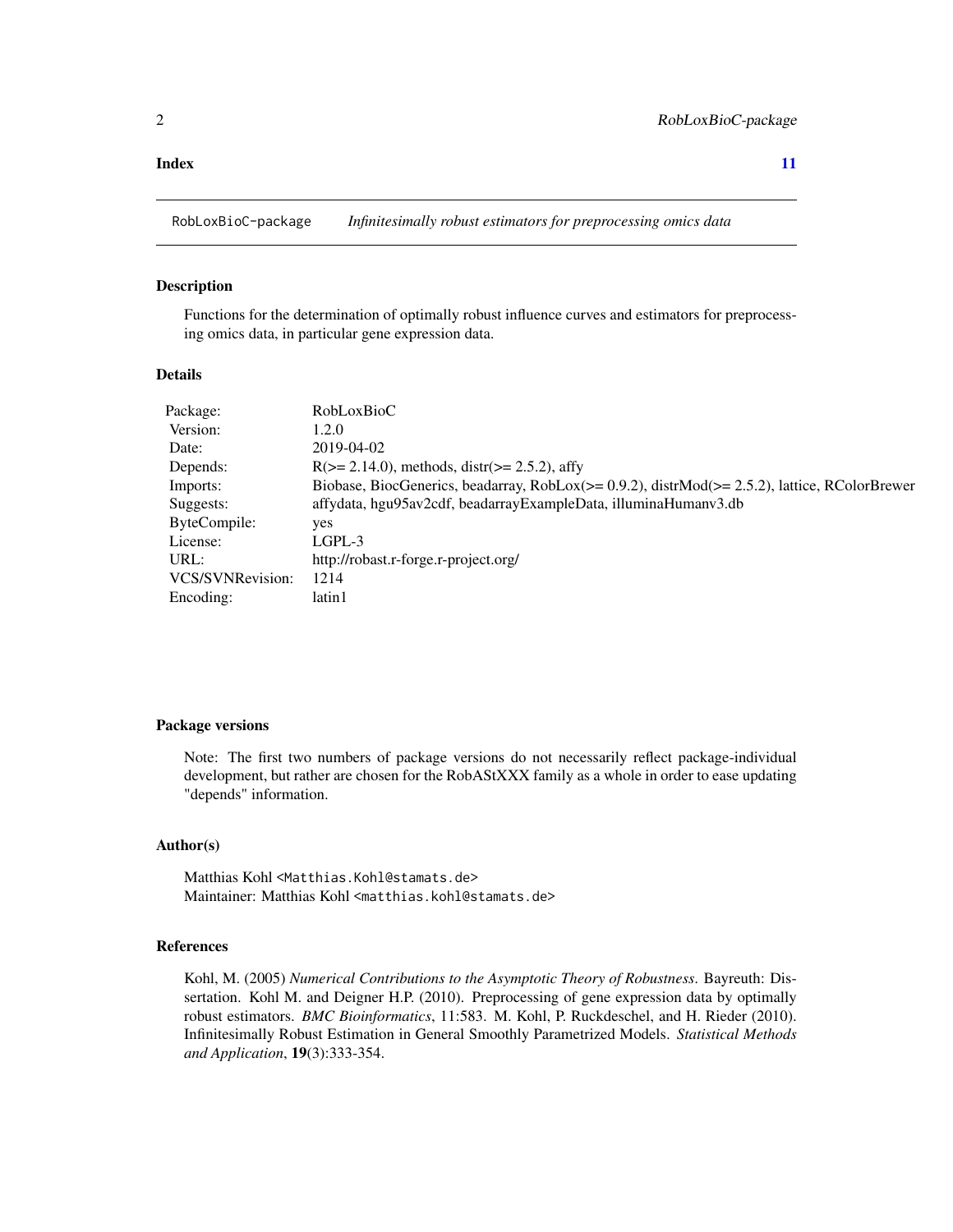#### <span id="page-2-0"></span>KolmogorovMinDist 3

Rieder, H. (1994) *Robust Asymptotic Statistics*. New York: Springer. Rieder, H., Kohl, M. and Ruckdeschel, P. (2008) The Costs of not Knowing the Radius. *Statistical Methods and Applications* 17(1) 13-40. Extended version: <http://r-kurs.de/RRlong.pdf>

#### See Also

[roblox](#page-0-0), [rowRoblox](#page-0-0)

#### Examples

library(RobLoxBioC)

KolmogorovMinDist *Generic Function for Computing Minimum Kolmogorov Distance for Biological Data*

#### Description

Generic function for computing minimum Kolmogorov distance for biological data.

#### Usage

KolmogorovMinDist(x, D, ...) ## S4 method for signature 'matrix,Norm' KolmogorovMinDist(x, D, mad0 =  $1e-4$ ) ## S4 method for signature 'AffyBatch,AbscontDistribution' KolmogorovMinDist(x, D, bg.correct = TRUE, pmcorrect = TRUE, verbose = TRUE)

## S4 method for signature 'beadLevelData, AbscontDistribution' KolmogorovMinDist(x, D,  $log = FALSE$ , what = "Grn", probes = NULL, arrays = NULL)

#### Arguments

| $\mathsf{x}$        | biological data.                                                                                                      |
|---------------------|-----------------------------------------------------------------------------------------------------------------------|
| D                   | object of class "UnivariateDistribution".                                                                             |
| $\cdot \cdot \cdot$ | additional parameters.                                                                                                |
| mad0                | scale estimate used if computed MAD is equal to zero. Median and MAD are<br>used as start parameter for optimization. |
| bg.correct          | if TRUE MAS 5.0 background correction is performed; confer bg. correct. mas.                                          |
| pmcorrect           | if TRUE log2(PM/MM) is used. If FALSE only log2(PM) is used.                                                          |
| verbose             | logical: if TRUE, some messages are printed.                                                                          |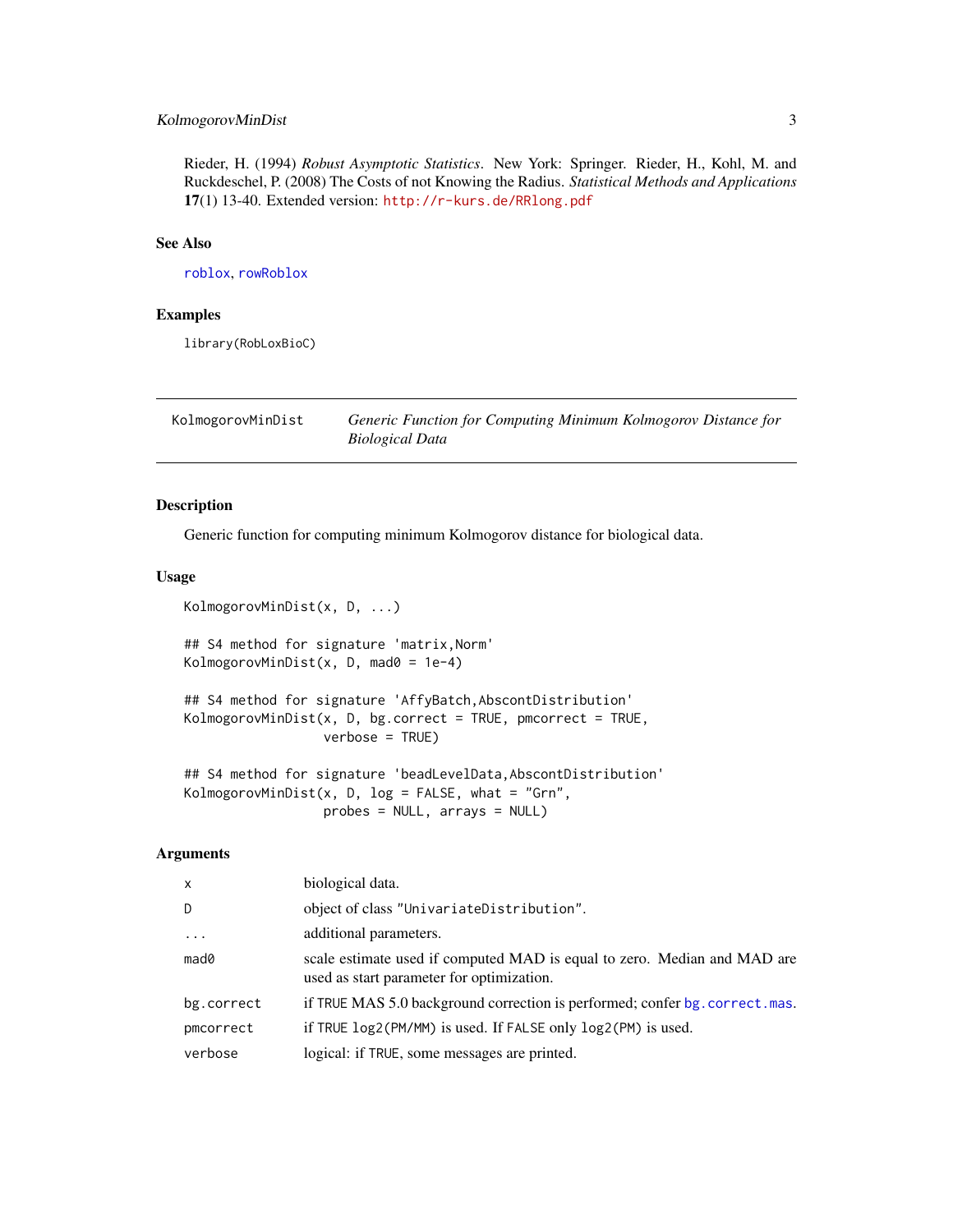#### <span id="page-3-0"></span>4 KolmogorovMinDist

| log    | if TRUE, then the log2 intensities for each bead-type are summarized.                                                    |
|--------|--------------------------------------------------------------------------------------------------------------------------|
| what   | character string specifying which intensities/values to summarize; see getBeadData.                                      |
| probes | Specify particular probes to summarize. If left NULL then all the probes on the<br>first array are used.                 |
| arrays | integer (scalar or vector) specifying the strips/arrays to summarize. If NULL, then<br>all strips/arrays are summarized. |

#### Details

The minimum Kolmogorov distance is computed for each row of a matrix, each Affymetrix probe, or each Illumina bead, respectively.

So far, only the minimum distance to the set of normal distributions can be computed.

#### Value

List with components dist containing a numeric vector or matrix with minimum Kolmogorov distances and n a numeric vector or matrix with the corresponding sample sizes.

#### Author(s)

Matthias Kohl <Matthias.Kohl@stamats.de>

#### References

Huber, P.J. (1981) *Robust Statistics*. New York: Wiley. Rieder, H. (1994) *Robust Asymptotic Statistics*. New York: Springer.

#### See Also

[KolmogorovDist](#page-0-0), [MDEstimator](#page-0-0)

#### Examples

set.seed(123) # to have reproducible results for package checking

```
## matrix method for KolmogorovMinDist
ind <- rbinom(200, size=1, prob=0.05)
X \le matrix(rnorm(200, mean=ind*3, sd=(1-ind) + ind*9), nrow = 2)
KolmogorovMinDist(X, D = Norm())
```

```
## using Affymetrix data
data(SpikeIn)
probes <- log2(pm(SpikeIn))
(res <- KolmogorovMinDist(probes, Norm()))
boxplot(res$dist)
```

```
## \donttest because of check time
## using Affymetrix data
library(affydata)
```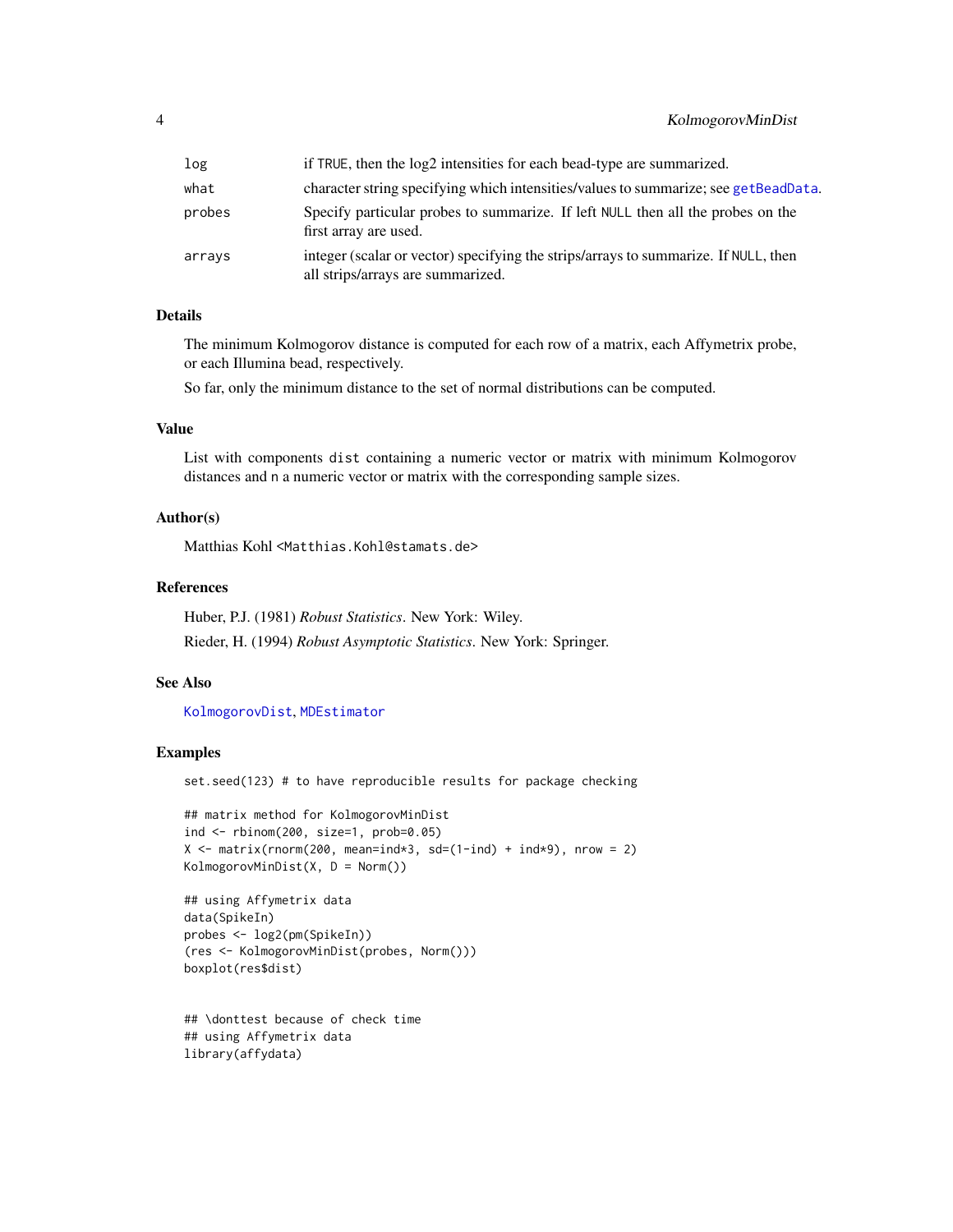#### <span id="page-4-0"></span>robloxbioc 5

```
data(Dilution)
res <- KolmogorovMinDist(Dilution[,1], Norm())
summary(res$dist)
boxplot(res$dist)
plot(res$n, res$dist, pch = 20, main = "Kolmogorov distance vs. sample size",
     xlab = "sample size", ylab = "Kolmogorov distance",
    ylim = c(0, max(res\diamond dist)))uni.n <- min(res$n):max(res$n)
lines(uni.n, 1/(2*uni.n), col = "orange", lwd = 2)legend("topright", legend = "minimal possible distance", fill = "orange")
## Illumina bead level data
library(beadarrayExampleData)
data(exampleBLData)
res <- KolmogorovMinDist(exampleBLData, Norm(), arrays = 1)
res1 <- KolmogorovMinDist(exampleBLData, Norm(), log = TRUE, arrays = 1)
summary(cbind(res$dist, res1$dist))
boxplot(list(res$dist, res1$dist), names = c("raw", "log-raw"))
sort(unique(res1$n))
plot(res1$n, res1$dist, pch = 20, main = "Kolmogorov distance vs. sample size",
     xlab = "sample size", ylab = "Kolmogorov distance",
     ylim = c(0, max(res1$dist)), xlim = c(min(res1$n), 56))
uni.n <- min(res1$n):56
lines(uni.n, 1/(2*uni.n), col = "orange", lwd = 2)legend("topright", legend = "minimal possible distance", fill = "orange")
```
robloxbioc *Generic Function for Preprocessing Biological Data*

#### **Description**

Generic function for preprocessing biological data using optimally robust (rmx) estimators; confer Rieder (1994), Kohl (2005), Rieder et al (2008).

#### Usage

```
robloxbioc(x, ...)
## S4 method for signature 'matrix'
roblovbioc(x, eps = NULL, eps.lower = 0, eps.upper = 0.05, steps = 3L,fscor = TRUE, \text{mad0} = 1e-4## S4 method for signature 'AffyBatch'
roblovbioc(x, bg.correct = TRUE, pomcorrect = TRUE, normalize = FALSE,add.constant = 32, verbose = TRUE, eps = NULL,
           eps.lower = 0, eps.upper = 0.05, steps = 3L, fsCor = TRUE,
           mad0 = 1e-4, contrast.tau = 0.03, scale.tau = 10,
           delta = 2^(-20), sc = 500)
```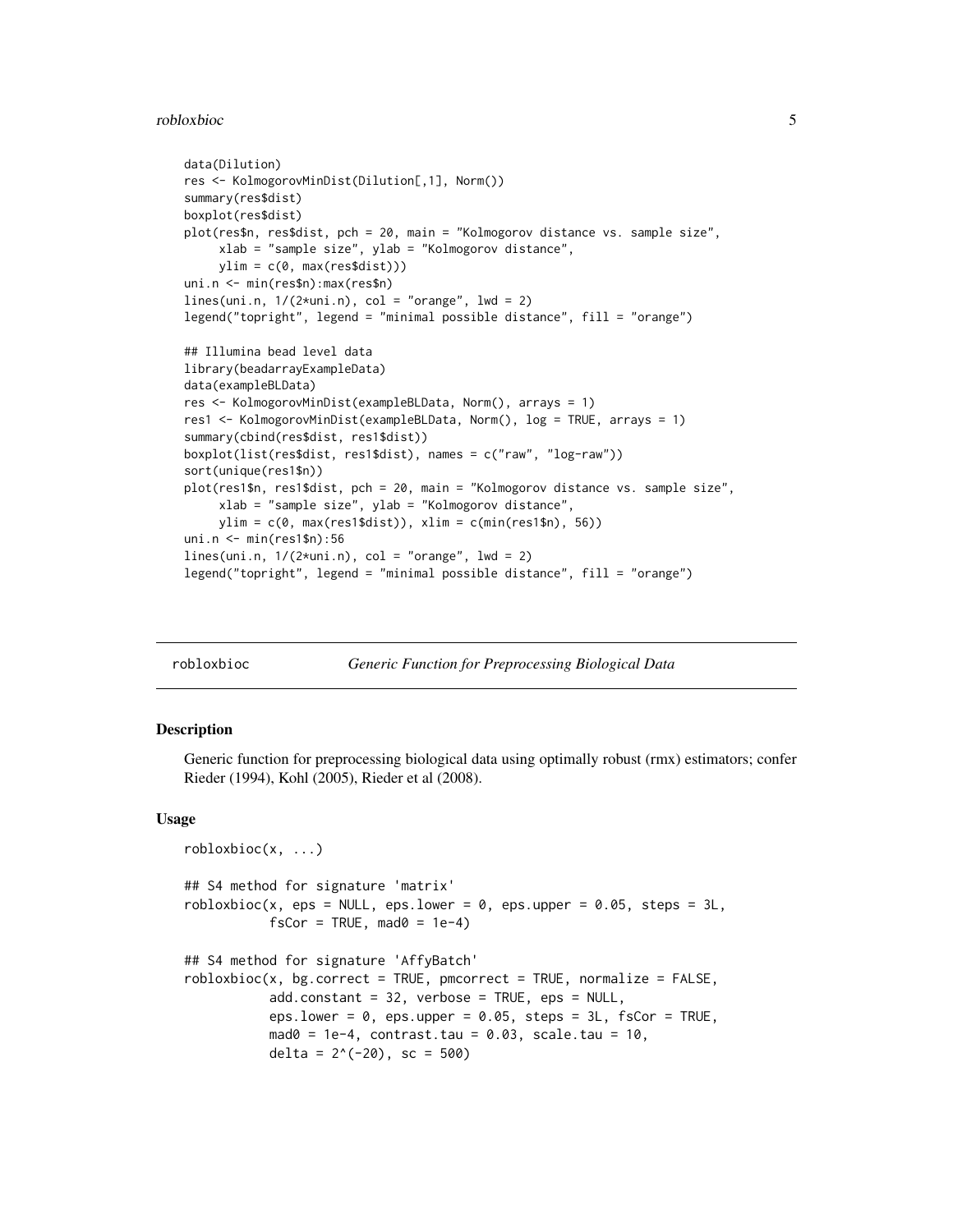```
## S4 method for signature 'beadLevelData'
robloxbioc(x, channelList = list(greenChannel), probeIDs = NULL,
           useSampleFac = FALSE, sampleFac = NULL, weightNames = "wts",
           removeUnMappedProbes = TRUE, eps = NULL, eps.lower = 0,
          eps.upper = 0.05, steps = 3L, fsCor = TRUE, mad0 = 1e-4)
```
#### Arguments

| x            | biological data.                                                                                                                                                                                                                                                                                  |
|--------------|---------------------------------------------------------------------------------------------------------------------------------------------------------------------------------------------------------------------------------------------------------------------------------------------------|
| .            | additional parameters.                                                                                                                                                                                                                                                                            |
| eps          | positive real $(0 \le \text{eps} \le 0.5)$ : amount of gross errors. See details below.                                                                                                                                                                                                           |
| eps.lower    | positive real $(0 \leq z \leq s)$ . Lower $\leq z \leq s$ . upper): lower bound for the amount of<br>gross errors. See details below.                                                                                                                                                             |
| eps.upper    | positive real (eps. lower $\leq$ eps. upper $\leq$ 0.5): upper bound for the amount<br>of gross errors. See details below.                                                                                                                                                                        |
| steps        | positive integer. k-step is used to compute the optimally robust estimator.                                                                                                                                                                                                                       |
| fsCor        | logical: perform finite-sample correction. See function finiteSampleCorrection.                                                                                                                                                                                                                   |
| mad0         | scale estimate used if computed MAD is equal to zero                                                                                                                                                                                                                                              |
| bg.correct   | if TRUE MAS 5.0 background correction is performed; confer bg. correct.mas.                                                                                                                                                                                                                       |
| pmcorrect    | method used for PM correction; TRUE calls an algorithm which is comparable<br>to the algorithm of MAS 5.0; confer pmcorrect.mas. If FALSE only the PM<br>intensities are used.                                                                                                                    |
| normalize    | logical: if TRUE, Affymetrix scale normalization is performed.                                                                                                                                                                                                                                    |
| add.constant | constant added to the MAS 5.0 expression values before the normalization step.<br>Improves the variance of the measure one no longer devides by numbers close<br>to 0 when computing fold-changes.                                                                                                |
| verbose      | logical: if TRUE, some messages are printed.                                                                                                                                                                                                                                                      |
| contrast.tau | a number denoting the contrast tau parameter; confer the MAS 5.0 PM correc-<br>tion algorithm.                                                                                                                                                                                                    |
| scale.tau    | a number denoting the scale tau parameter; confer the MAS 5.0 PM correction<br>algorithm.                                                                                                                                                                                                         |
| delta        | a number denoting the delta parameter; confer the MAS 5.0 PM correction al-<br>gorithm.                                                                                                                                                                                                           |
| SC           | value at which all arrays will be scaled to.                                                                                                                                                                                                                                                      |
| channelList  | List of objects of class illuminaChannel that defines the summarisation to be<br>performed where in our setup only the slots transFun and name have an effect<br>on the computations. Setting the slots outlierFun, exprFun, and varFun has<br>no effect. In any case rmx estimators are applied. |
| probeIDs     | Vector of ArrayAddressIDs to be included in the summarized object. The default<br>is to summarize all probes.                                                                                                                                                                                     |
| useSampleFac | if TRUE sections belonging to the same biological sample will be combined. The<br>default is to summarize each section separately.                                                                                                                                                                |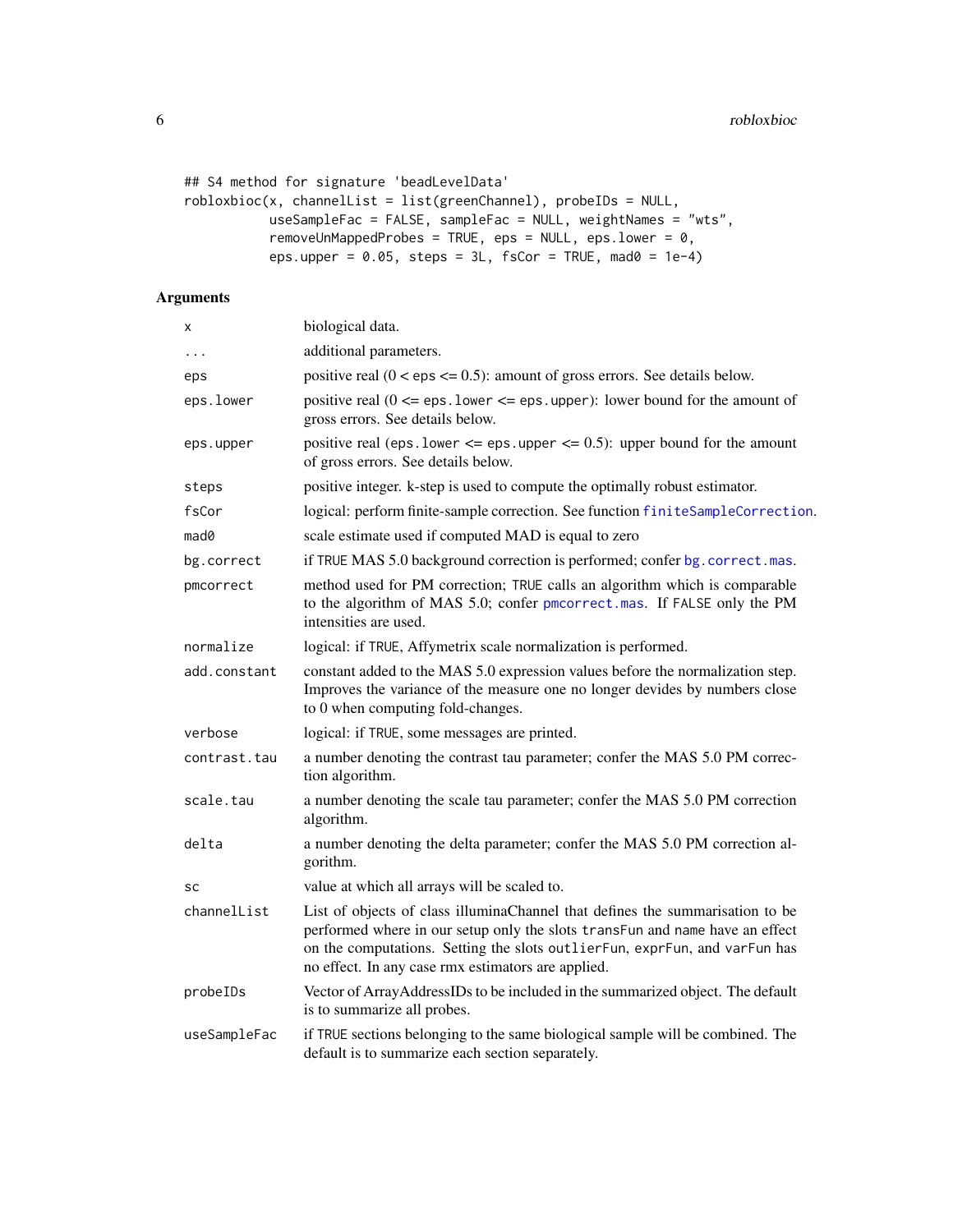<span id="page-6-0"></span>sampleFac optional character vector giving which a sample identifer for each section weightNames name of column in the beadLevelData to take extract weights removeUnMappedProbes if TRUE and annotation information is stored in the beadLevelData object, any ArrayAddressIDs that cannot be mapped to ILMN IDs will be removed.

#### Details

The optimally-robust resp. the radius-minimax (rmx) estimator for normal location and scale is used to preprocess biological data. The computation uses a k-step construction with median and MAD as starting estimators; cf. Rieder (1994) and Kohl (2005).

If the amount of gross errors (contamination) is known, it can be specified by eps. The radius of the corresponding infinitesimal contamination neighborhood (infinitesimal version of Tukey's gross error model) is obtained by multiplying eps by the square root of the sample size.

If the amount of gross errors (contamination) is unknown, which is typically the case, try to find a rough estimate for the amount of gross errors, such that it lies between eps. lower and eps. upper.

If eps is NULL, the radius-minimax (rmx) estimator in sense of Rieder et al. (2001, 2008), respectively Section 2.2 of Kohl (2005) is used.

The algorithm used for Affymetrix data is similar to MAS 5.0 (cf. Affymetrix (2002)). The main difference is the substitution of the Tukey one-step estimator by our rmx k-step ( $k \ge -1$ ) estimator in the PM/MM correction step. The optional scale normalization is performed as given in Affymetrix (2002).

In case of Illumina data, the rmx estimator is used to summarize the bead types. The implementation for the most part copies [summarize](#page-0-0) from beadarray.

For sample size <= 2, median and MAD are used for estimation.

If  $eps = 0$ , mean and sd are computed.

#### Value

Return value depends on the class of x. In case of "matrix" a matrix with columns "mean" and "sd" is returned. In case of "AffyBatch" an object of class "ExpressionSet" is returned. In case of "BeadLevelData" an object of class "ExpressionSetIllumina" is returned.

#### Author(s)

Matthias Kohl <Matthias.Kohl@stamats.de>,

update for beadarray versions  $\geq 2.0.0$  with support by Mark Dunnings and Andy Lynch

#### References

Affymetrix, Inc. (2002). *Statistical Algorithms Description Document*. Affymetrix, Santa Clara. Kohl, M. (2005) *Numerical Contributions to the Asymptotic Theory of Robustness*. Bayreuth: Dissertation.

Kohl M. and Deigner H.P. (2010). Preprocessing of gene expression data by optimally robust estimators. *BMC Bioinformatics*, 11:583.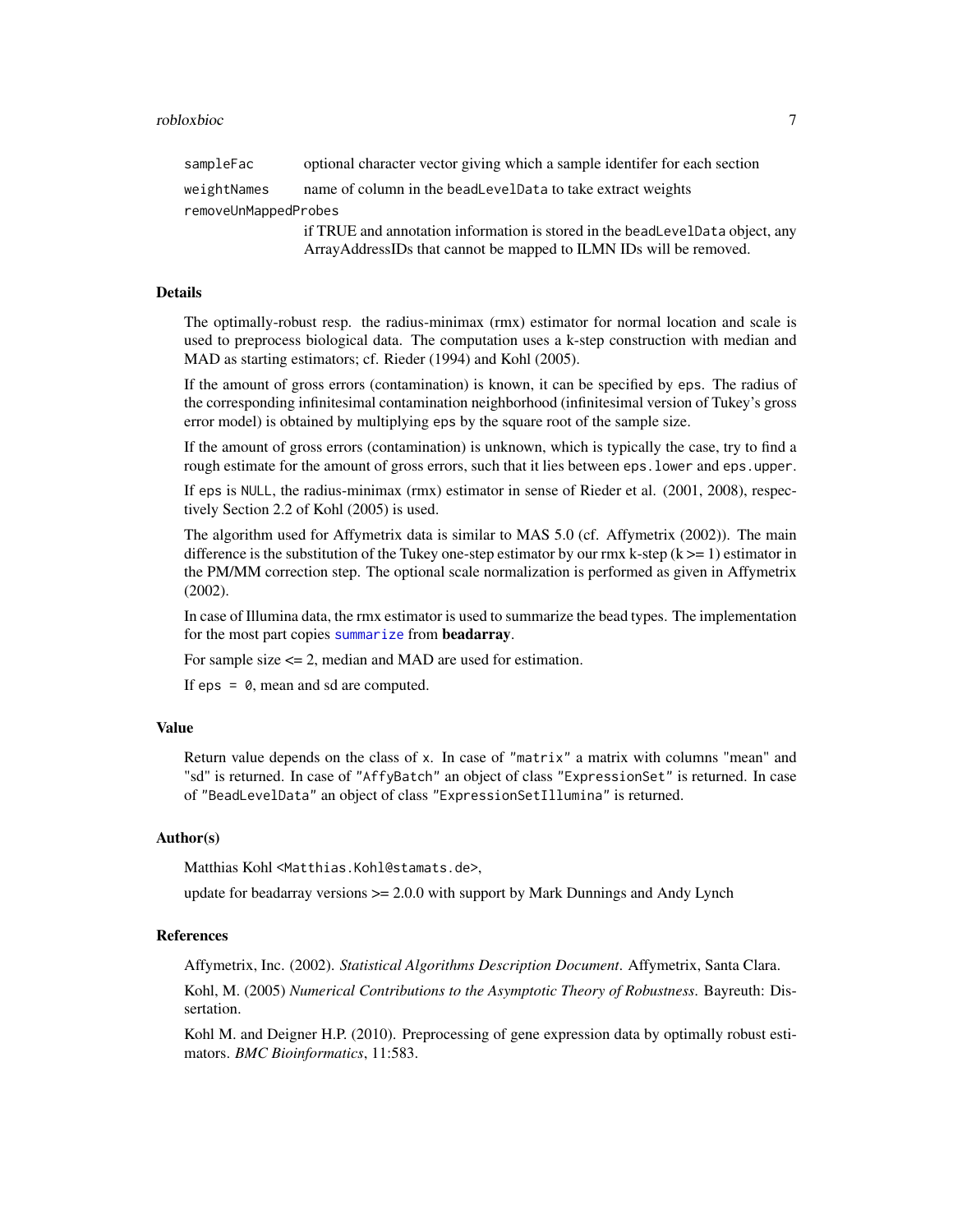<span id="page-7-0"></span>M. Kohl, P. Ruckdeschel, and H. Rieder (2010). Infinitesimally Robust Estimation in General Smoothly Parametrized Models. *Statistical Methods and Application*, 19(3):333-354.

Rieder, H. (1994) *Robust Asymptotic Statistics*. New York: Springer.

Rieder, H., Kohl, M. and Ruckdeschel, P. (2008) The Costs of not Knowing the Radius. *Statistical Methods and Applications* 17(1) 13-40. Extended version: <http://r-kurs.de/RRlong.pdf>

#### See Also

[roblox](#page-0-0), [rowRoblox](#page-0-0), [AffyBatch-class](#page-0-0), [generateExprVal.method.mas](#page-0-0), [ExpressionSet-class](#page-0-0), [summarize](#page-0-0)

#### Examples

set.seed(123) # to have reproducible results for package checking

```
## similar to rowRoblox of package RobLox
ind <- rbinom(200, size=1, prob=0.05)
X \le matrix(rnorm(200, mean=ind*3, sd=(1-ind) + ind*9), nrow = 2)
robloxbioc(X)
roblovbioc(X, steps = 5)roblovbioc(X, eps = 0.05)roblovbioc(X, eps = 0.05, steps = 5)
```

```
## \donttest to reduce check time
## the function is designed for large scale problems
X \le - matrix(rnorm(50000*20, mean = 1), nrow = 50000)
system.time(robloxbioc(X))
```

```
## using Affymetrix data
## confer example to generateExprVal.method.mas
## A more worked out example can be found in the scripts folder
## of the package.
data(SpikeIn)
probes <- pm(SpikeIn)
mas <- generateExprVal.method.mas(probes)
rl <- 2^robloxbioc(log2(t(probes)))
concentrations <- as.numeric(colnames(SpikeIn))
plot(concentrations, mas$exprs, log="xy", ylim=c(50,10000), type="b",
     ylab = "expression measures")
points(concentrations, rl[,1], pch = 20, col="orange", type="b")
legend("topleft", c("MAS", "roblox"), pch = c(1, 20))
```
## Affymetrix dilution data library(affydata) data(Dilution) eset <- robloxbioc(Dilution) ## Affymetrix scale normalization eset1 <- robloxbioc(Dilution, normalize = TRUE)

## Illumina bead level data library(beadarrayExampleData)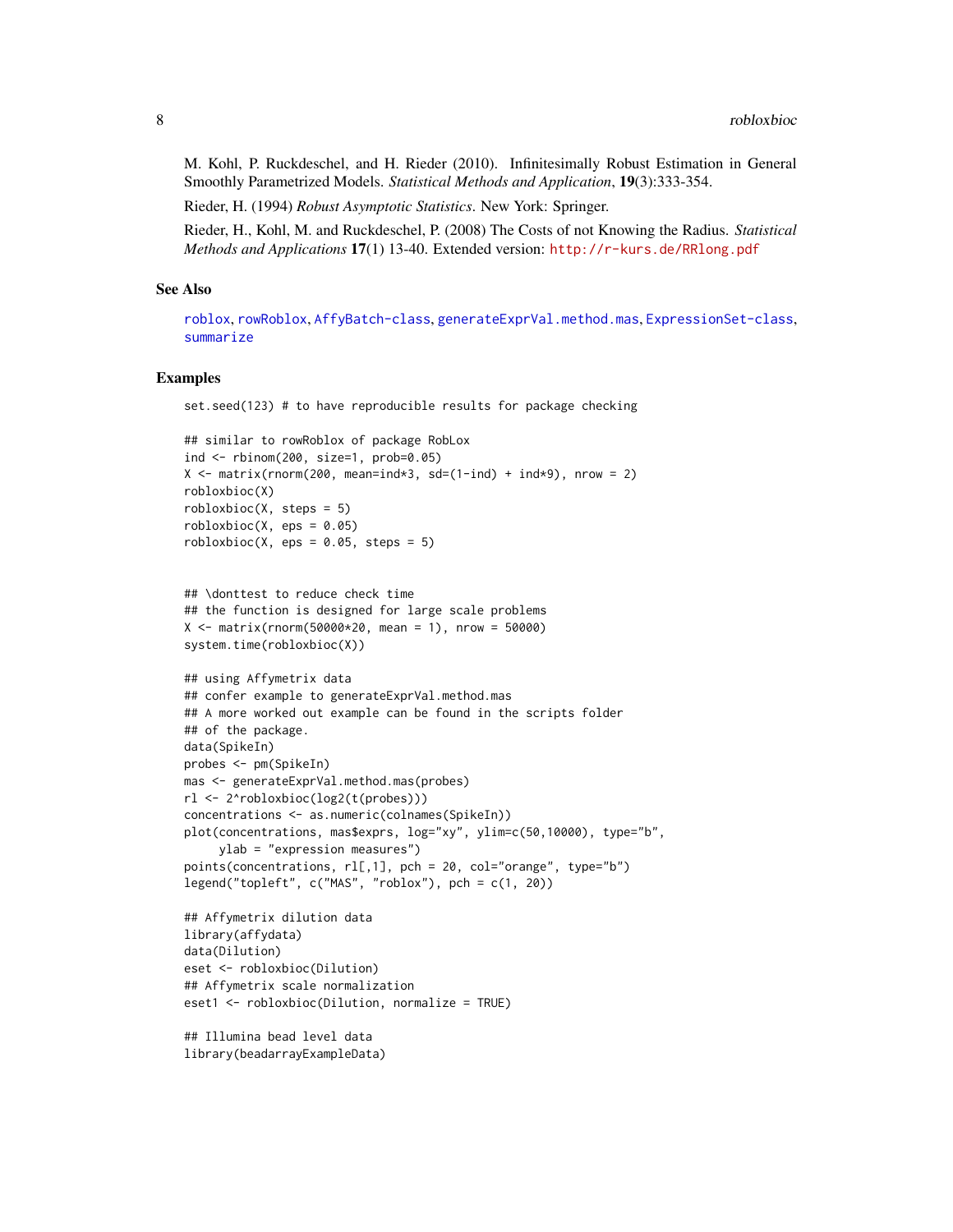#### <span id="page-8-0"></span>SimStudies 9

```
data(exampleBLData)
res <- robloxbioc(exampleBLData, eps.upper = 0.5)
res
```
#### SimStudies *Perform Monte-Carlo Study.*

#### Description

The function AffySimStudy can be used to perform Monte-Carlo studies comparing Tukey's biweight and rmx estimators for normal location and scale. The function IlluminaSimStudy can be used to perform Monte-Carlo studies comparing Illumina's default method - a Huber-type skipped mean and sd (cf. Hampel (1985)) - and rmx estimators for normal location and scale. In addition, maximum likelihood (ML) estimators (mean and sd) and median and MAD are computed. The comparison is based on the empirical MSE.

#### Usage

```
AffySimStudy(n, M, eps, seed = 123, eps.lower = 0, eps.upper = 0.05,
             steps = 3L, fsCor = TRUE, contD, plot1 = FALSE,
            plot2 = FALSE, plot3 = FALSE)IlluminaSimStudy(n, M, eps, seed = 123, eps.lower = 0, eps.upper = 0.05,
                 steps = 3L, fsCor = TRUE, contD, plot1 = FALSE,
                 plot2 = FALSE, plot3 = FALSE)
```
#### Arguments

| n         | integer; sample size, should be at least 3.                           |
|-----------|-----------------------------------------------------------------------|
| M         | integer; Monte-Carlo replications.                                    |
| eps       | amount of contamination in $[0, 0.5]$ .                               |
| seed      | random seed.                                                          |
| eps.lower | used by rmx estimator.                                                |
| eps.upper | used by rmx estimator.                                                |
| steps     | integer; steps used for estimator construction.                       |
| fsCor     | logical; use finite-sample correction.                                |
| contD     | object of class "UnivariateDistribution"; contaminating distribution. |
| plot1     | logical; plot cdf of ideal and real distribution.                     |
| plot2     | logical; plot 20 (or M if $M < 20$ ) randomly selected samples.       |
| plot3     | logical; generate boxplots of the results.                            |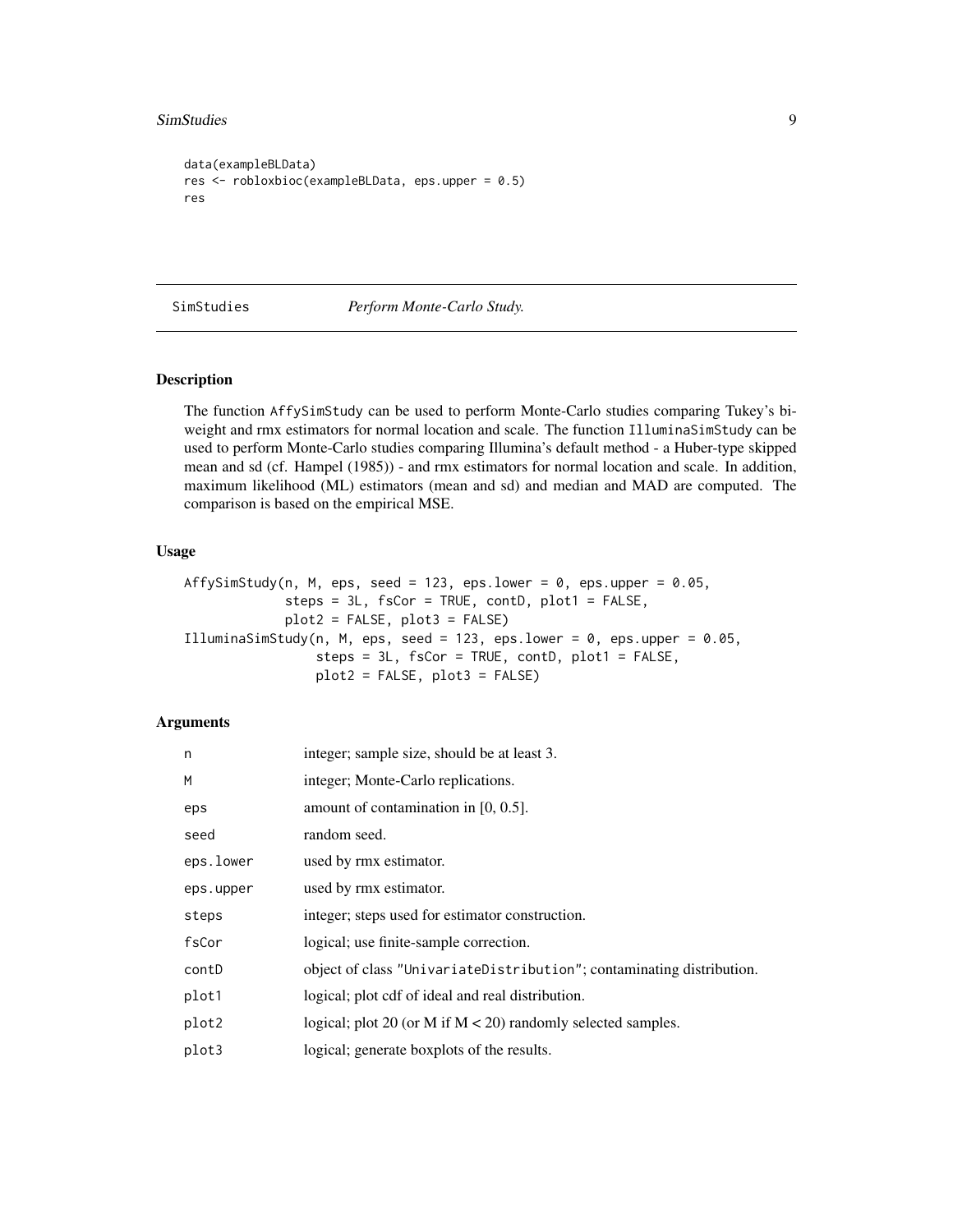#### <span id="page-9-0"></span>Details

Normal location and scale with mean  $= 0$  and sd  $= 1$  is used as ideal model (without restriction due to equivariance).

Since there is no estimator which yields reliable results if 50 percent or more of the observations are contaminated, we use a modification where we re-simulate all samples including at least 50 percent contaminated data.

We use funtion [rowRoblox](#page-0-0) for the computation of the rmx estimator.

#### Value

Data.frame including empirical MSE (standardized by sample size n) and relMSE with respect to the rmx estimator.

#### Author(s)

Matthias Kohl <Matthias.Kohl@stamats.de>

#### References

Affymetrix, Inc. (2002). *Statistical Algorithms Description Document*. Affymetrix, Santa Clara.

Hampel F.R. (1985). The breakdown points of the mean combined with some rejection rules. Technometrics, 27(2):95-107.

#### See Also

[rowRoblox](#page-0-0)

#### Examples

set.seed(123) # to have reproducible results for package checking

AffySimStudy(n = 11, M = 100, eps = 0.02, contD = Norm(mean = 0, sd = 3), plot1 = TRUE, plot2 = TRUE, plot3 = TRUE) IlluminaSimStudy(n = 30, M = 100, eps = 0.02, contD = Norm(mean = 0, sd = 3), plot1 = TRUE, plot2 = TRUE, plot3 = TRUE)